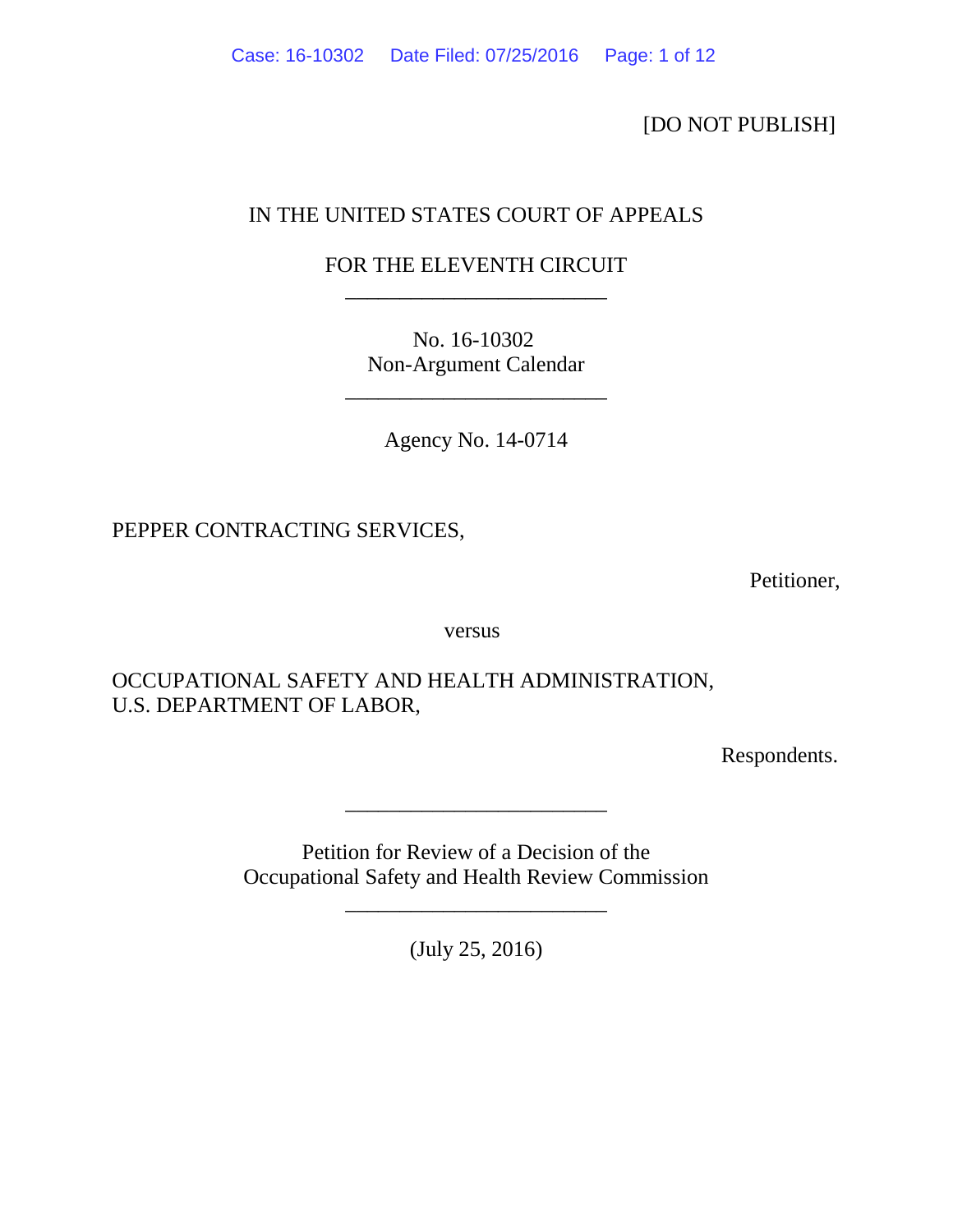Before HULL, WILSON and ROSENBAUM, Circuit Judges.

## PER CURIAM:

Pepper Contracting Services, Inc. ("Pepper") seeks review of a final order of the Occupational Safety and Health Review Commission ("Commission"). The Secretary of Labor issued Pepper a citation for a serious "general duty clause" violation under the Occupational Safety and Health Act of 1970 ("OSHA"), codified at 29 U.S.C. §§ 651-678. The Commission subsequently affirmed the citation in a final order. After review of the record and briefs, we affirm.

## **I. BACKGROUND**

This case concerns a fatal accident that occurred on October 29, 2013, at a highway construction worksite supervised by Pepper. The parties largely agree on the facts.

Pepper is a general construction contractor located in Tampa, Florida. Pepper's business, at least in part, consists of conducting milling operations on roads, which involves removing existing road surface material with a milling machine and then adding new road base and asphalt layers. The milling operation is performed using a convoy of vehicles moving in tandem, which consists of a milling machine and a series of dump trucks. As the milling machine moves forward removing the existing asphalt layer, a chute extending forward from the front of the machine deposits milling debris into a dump truck in front of the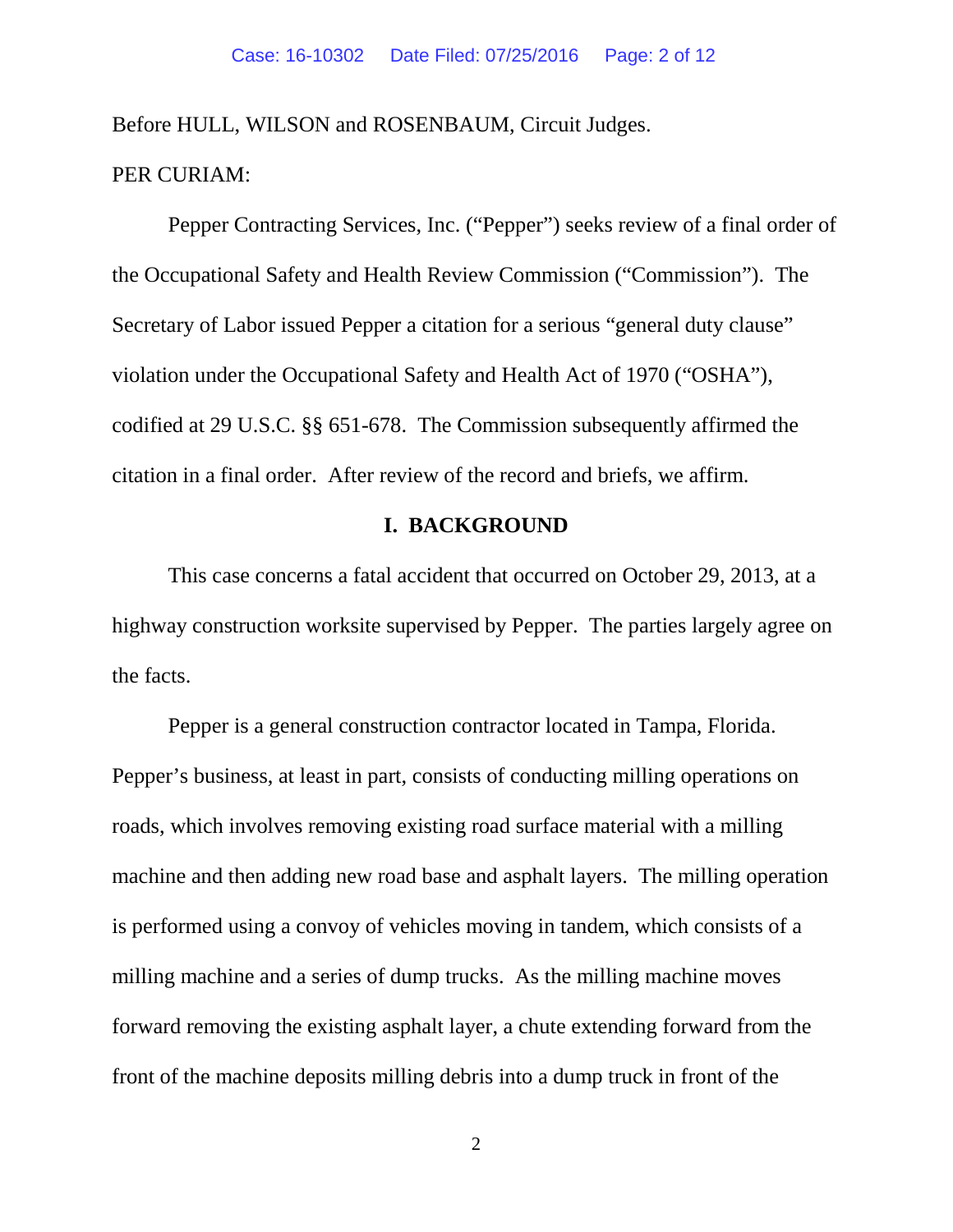machine using a conveyor. Once the dump truck is filled, it leaves the vehicle convoy to dump the milled material, and another dump truck backs up to take its place in front of the milling machine. Dump trucks continuously cycle through, alternatingly filling and dumping their loads, which allows the milling process to proceed without interruption.

On October 29, 2013, Pepper's milling team consisted of three of Pepper's own employees as well as several employees supplied by two subcontractors, Turtle Southeast Milling and Jason's Hauling. The Pepper employees included foreman Terry Infinger, operator Robert Bacon, and decedent Alex Diaz. Jason's Hauling provided several dump trucks, two of which were driven by Yonnesly Carmenate and Alejandro Perez, both independent contractors of Jason's Hauling.

That day, the milling operation's work focused on the eastside of Dale Mabry Highway, which runs north to south. The operation started around 7:30 am on a portion of Dale Mabry Highway located south of Tampa Bay Boulevard, which runs east to west. Later that morning, as the convoy progressed northward on Dale Mabry Highway, it crossed Tampa Bay Boulevard to continue work on the road extending northward.

After crossing Tampa Bay Boulevard, the convoy temporarily ceased operations to allow the milling machine foreman, Turtle Southeast employee David Hollister, to reset the milling machine. Around the same time, foreman Infinger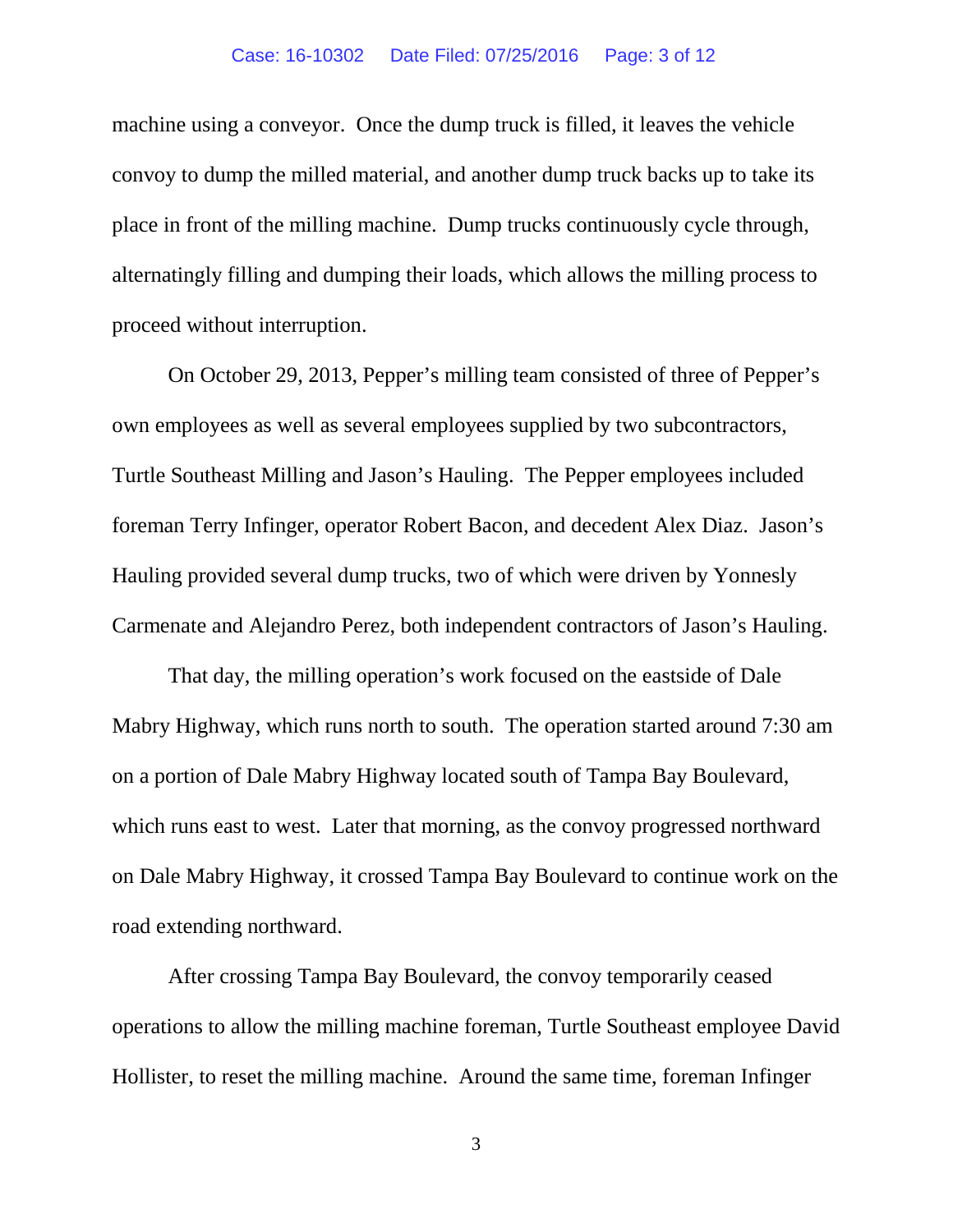#### Case: 16-10302 Date Filed: 07/25/2016 Page: 4 of 12

and decedent Diaz walked ahead of the convoy to the location of a Verizon pole marker along the roadside of Dale Mabry Highway. The previous week, the milling machine had clipped a telecommunications box overgrown with grass located next to a similar Verizon pole marker. This time foreman Infinger wanted to check whether there was another such box and, if so, fully expose it so that it would be visible to the milling machine operator.

Sure enough, foreman Infinger found a partially exposed telecommunications box next to the Verizon pole and began uncovering the front edge of the box using a shovel. Foreman Infinger showed decedent Diaz how to properly expose the box, and then Infinger told Diaz to finish uncovering it. Foreman Infinger anticipated that it would only take about three to four minutes for decedent Diaz to finish exposing the box. Infinger left Diaz to complete the task and walked back to the milling machine. Diaz was wearing a hard hat and a safety vest. Foreman Infinger did not tell any of the dump truck drivers that Diaz was up ahead of the convoy working on the telecommunications box.

Sometime after the milling convoy had crossed Tampa Bay Boulevard and after decedent Diaz began exposing the box, the milling operation resumed. The milling convoy was moving at its usual pace of 10 feet per minute or under three miles per hour. At this point, Carmenate of Jason's Hauling was driving the dump truck positioned directly in front of the milling machine, and Perez of Jason's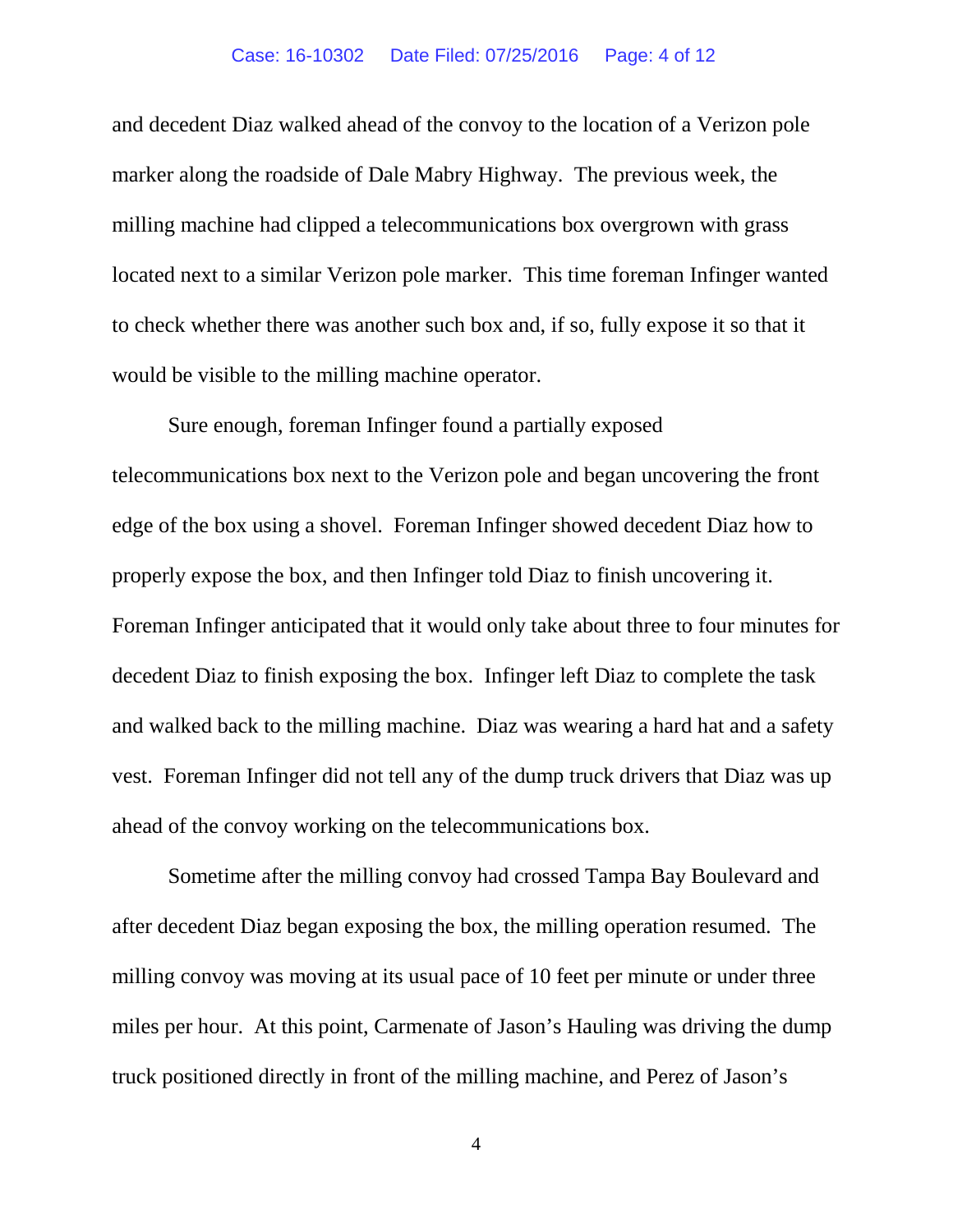Hauling was positioned directly in front of Carmenate's dump truck waiting to take Carmenate's place in the convoy.

A couple of minutes after the milling convoy resumed, it had only moved about 10 to 15 feet when Carmenate honked his horn because he noticed that his dump truck was too close to Perez's dump truck. Perez had not been paying attention, and upon hearing Carmenate's honk, Perez sped forward down the road and struck decedent Diaz, who was still standing by the telecommunications box. From where Perez responded to Carmenate's honk, Perez's truck sped forward a distance of 83 to 88 feet before he struck  $Diaz$ <sup>[1](#page-4-0)</sup> Diaz subsequently died as a result of his injuries.

On November 18, 2013, the Occupational Safety and Health Administration began an investigation into the incident after being notified of Diaz's death. Compliance Specialist Gerardo Ortiz ("Investigator Ortiz") headed up that investigation. On April 24, 2014, upon the conclusion of the investigation, the Secretary of Labor issued Pepper a citation for a serious "general duty clause" violation under section  $5(a)(1)$  of OSHA. 29 U.S.C. §  $654(a)(1)$ . The citation alleged that "employees were exposed to the hazard of being struck by vehicular traffic inside a work zone," and as a result, Pepper committed a workplace violation because it "did not furnish employment and a place of employment which

<span id="page-4-0"></span><sup>&</sup>lt;u>1</u> <sup>1</sup>Neither Pepper nor the Secretary contests the ALJ's fact-finding as to this 83-to-88 foot distance.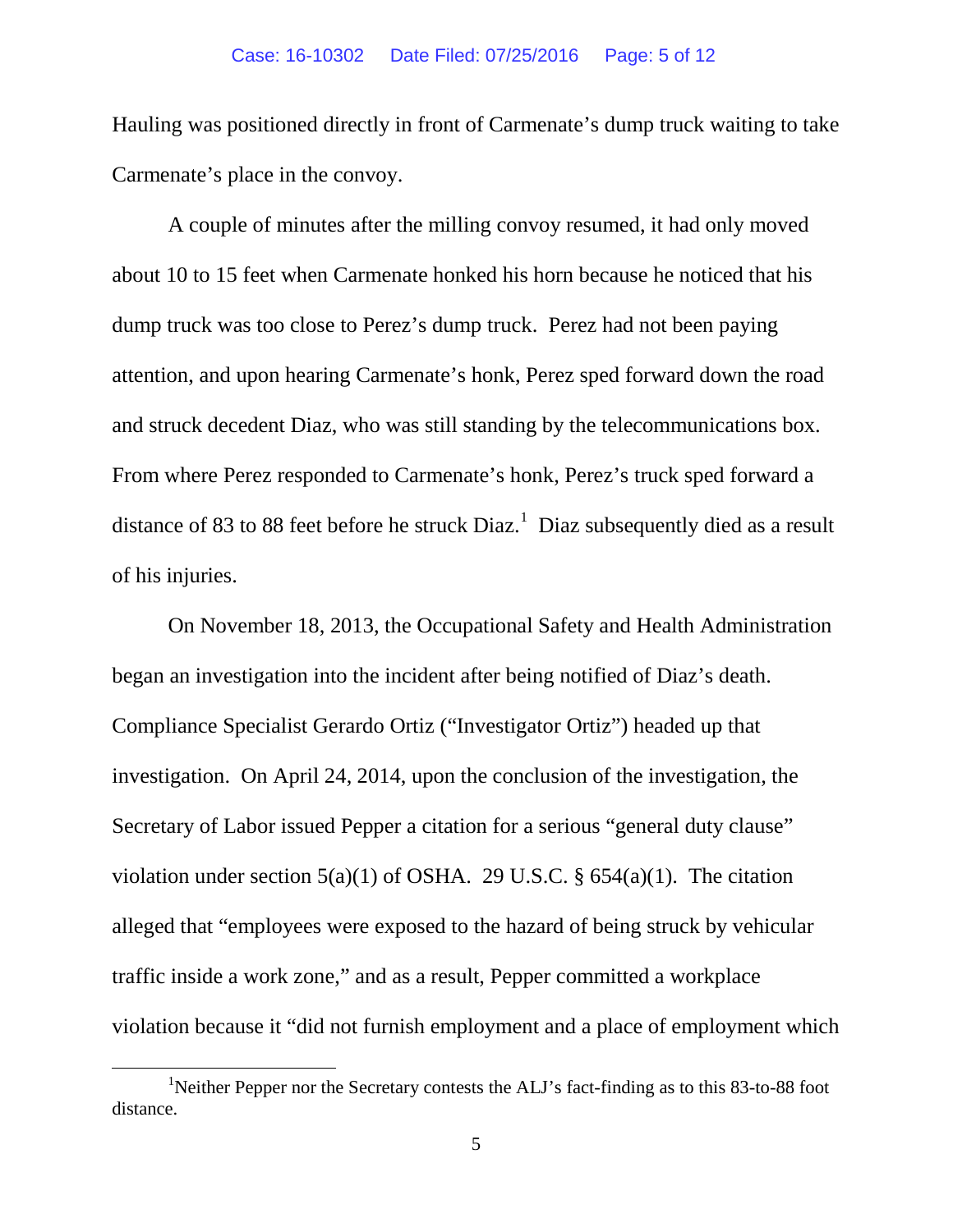were free from recognized hazards that were causing or likely to cause death or serious physical harm to employees."

According to Investigator Ortiz's report, the absence of "Internal Traffic Control Plans" and "a flagger to clear out of the path of dump trucks before the truck started to move forward" were contributing factors to the October 29, 2013, accident.

### **II. PROCEDURAL HISTORY**

After the Secretary of Labor issued a citation to Pepper on April 24, 2014, Pepper filed a Notice of Contest on April 30, 2014. Thereafter, on June 19, 2014, the Secretary of Labor filed a complaint against Pepper before the Commission.

A hearing was held before Administrative Law Judge ("ALJ") John Gatto on January 27-28, 2015. At the hearing, numerous employees from Pepper's October 29, 2013, worksite testified, as well as Investigator Ortiz. Among other things, Investigator Ortiz testified that decedent Diaz "was in the path of the machinery and the machine operator had not been notified of the presence and the milling . . . should have been told to stop."

ALJ Gatto issued a 22-page order on November 2, 2015, in which he affirmed the citation. While ALJ Gatto found some of Investigator Ortiz's testimony to be not credible, he determined that Ortiz's testimony "regarding the existence of a struck-by hazard and the inadequacy of Pepper's internal traffic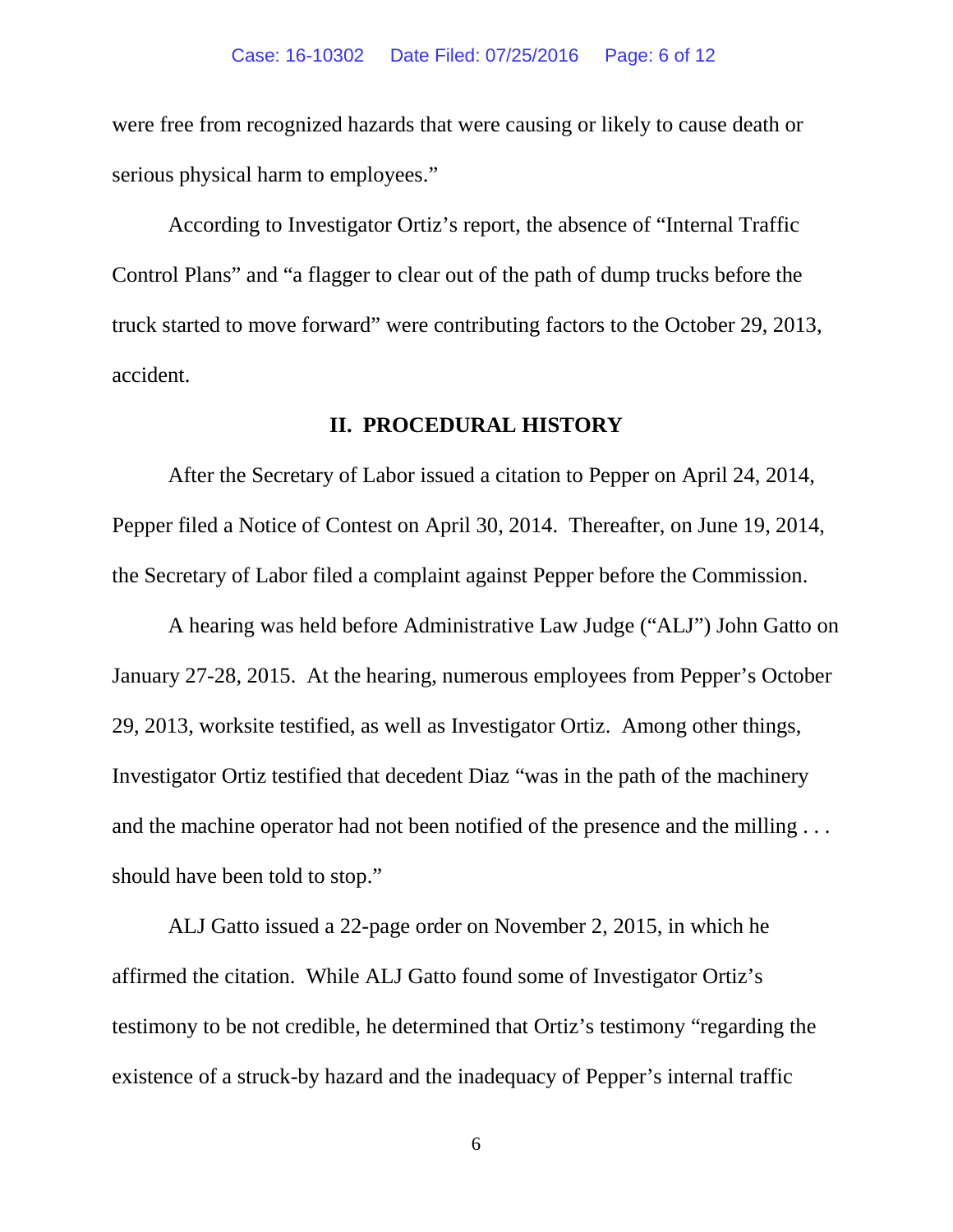control plan" to be plausible, consistent, and corroborated with credible evidence in the record, and he afforded it "considerable weight." The ALJ concluded that a hazard had existed on Pepper's worksite on the day of the accident. While it discredited the Secretary's theory that decedent Diaz had been standing in Perez's blind spot at the time of the accident, ALJ Gatto nevertheless found that the citation sufficiently put Pepper on notice of the alleged struck-by hazard, and ALJ Gatto explained:

[T]here is no dispute that the decedent was assigned to work near the Verizon pole that served as a marker for the telecommunications box, which was in the path of the milling operation. This in and of itself presented the potential for harm. The struck-by hazard was a preventable consequence of a work operation over which Pepper can reasonably be expected to exercise control. Therefore, the Secretary has established the existence of a struck-by hazard.

(citation omitted).

On November 24, 2015, Pepper filed a Petition for Discretionary Review with the Commission. The matter was not directed for review by the Commission, and the ALJ's decision became a final order of the Commission on December 7, 2015. Pepper's petition for review to this Court followed.

## **III. DISCUSSION**

We afford Commission decisions "considerable deference" on review.

Quinlan v. Sec'y, U.S. Dep't of Labor, 812 F.3d 832, 837 (11th Cir. 2016). The

Commission's fact-findings must be upheld "if supported by substantial evidence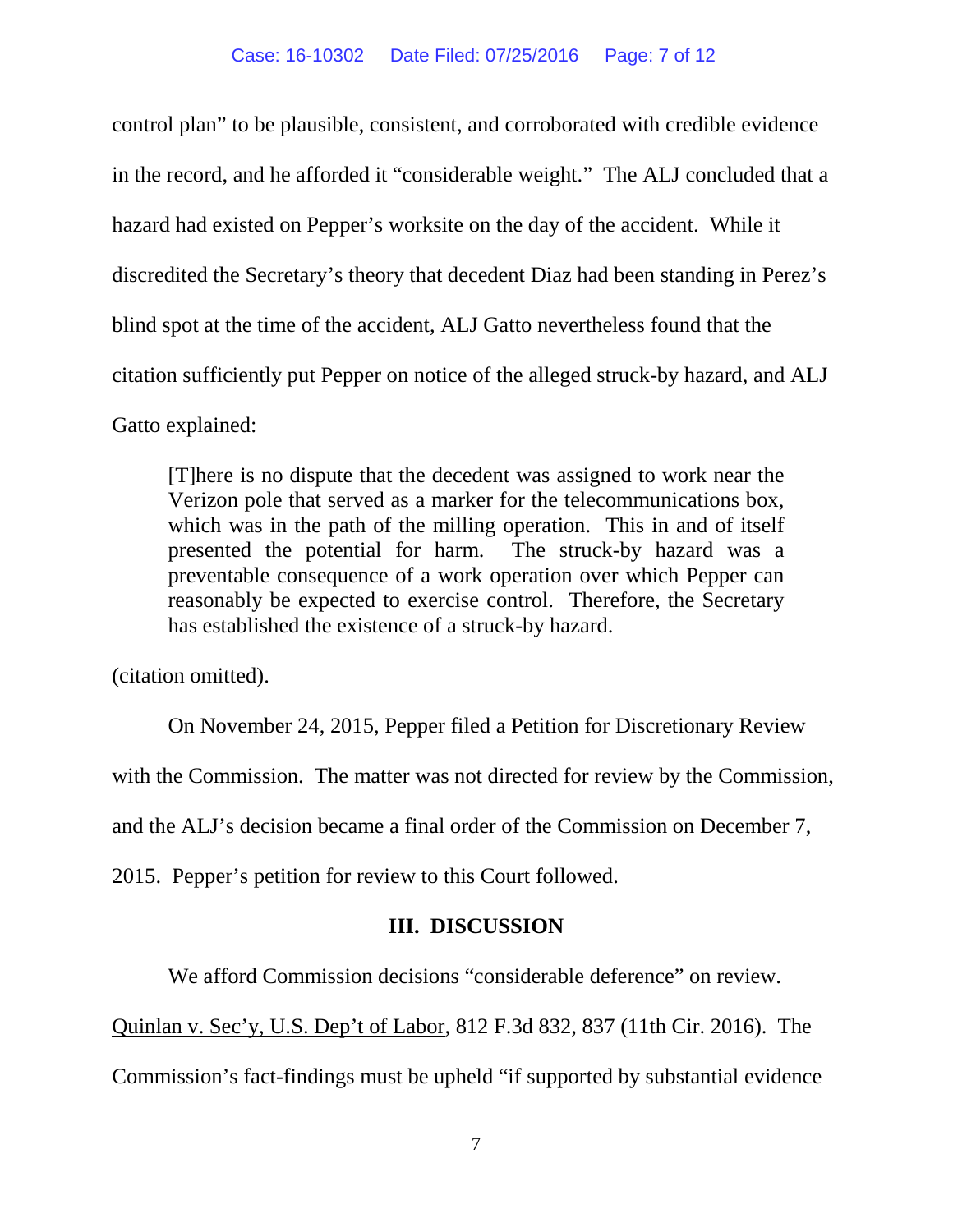on the record considered as a whole." 29 U.S.C. § 660(a). Substantial evidence is "more than a scintilla and is such relevant evidence as a reasonable person would accept as adequate to support a conclusion." Quinlan, 812 F.3d at 837 (quotation marks omitted). "The Commission's conclusions of law, meanwhile, must be upheld as long as they are not 'arbitrary, capricious, an abuse of discretion, or otherwise not in accordance with . . . law." Id. (quoting 5 U.S.C.  $\S 706(2)(A)$ ). The Commission and its ALJs must follow the law of the circuit to which the case would most likely be appealed. ComTran Group, Inc. v. U.S. Dep't of Labor, 722 F.3d 1304, 1307 (11th Cir. 2013).

An employer commits a general duty clause violation when he fails to "furnish to each of his employees employment and a place of employment which are free from recognized hazards that are causing or are likely to cause death or serious physical harm to his employees." 29 U.S.C. § 654(a)(1).

To prove an employer's "serious violation of OSHA's general duty clause," the Secretary must establish that "(1) the employer failed to render its work place free of a hazard; (2) the hazard was recognized; ... (3) the hazard caused or was likely to cause death or serious physical harm" and "(4) the hazard [was]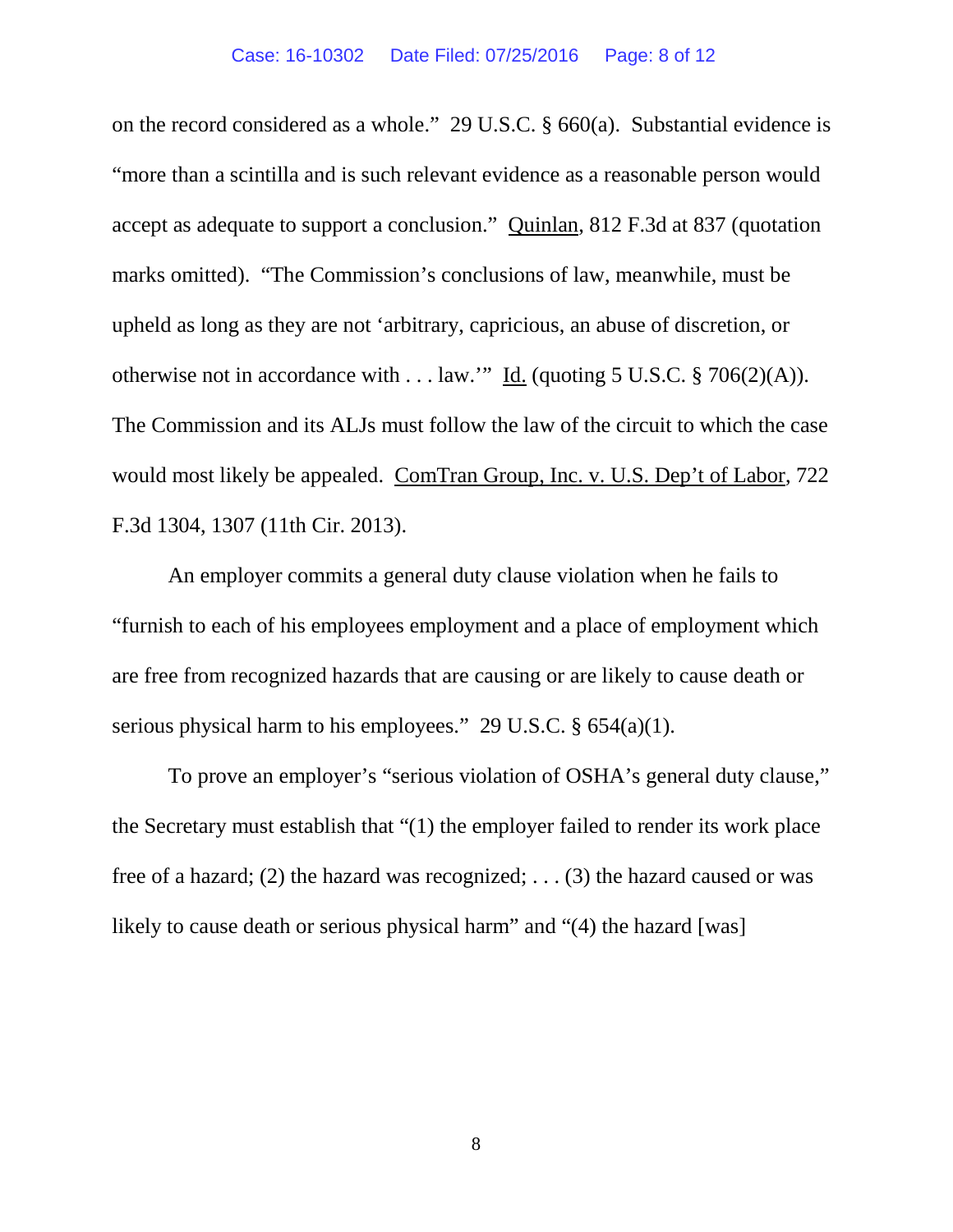preventable." Ga. Elec. Co. v. Marshall, 595 F.2d 309, 320-21 (5th Cir. 1979) (quotation marks and internal citations omitted). $2$ 

This case concerns only the first element, the existence of a hazard in the workplace. Pepper points us to Commission authority that a "hazard" consists of conditions or practices deemed unsafe over which an employer can reasonably be expected to exercise control. Morrison-Knudson Co./Yonkers Contracting Co., A Joint Venture, 16 BNA OSHC 1105, 1121 (No. 88-572, 1993) (citing Pelron Corp., 12 BNA OSHC 1833, 1835-36 (No. 82-388, 1986)). Furthermore, for purposes of proving "employee exposure to a hazard," the Secretary must establish that "it is reasonably predictable, either by operational necessity or otherwise (including inadvertence), that employees have been, are, or will be in the zone of danger."

D.T. Constr. Co., 19 BNA OSHC 1305, 1308 (No. 99-0147, 2000) (ALJ).

Additionally, Pepper highlights Commission authority that the Secretary can prove employee exposure to a hazard by showing either an employee's actual exposure to a hazard in a zone of danger or that it was reasonably predictable that an employee would have access to a hazard in a zone of danger. Nuprecon LP, 23 BNA OSHC 1817, 1818-19 (No. 08-1307, 2012).

On appeal, Pepper primarily challenges the Commission's determination that a hazard existed on its worksite. Pepper argues that the Secretary cannot prove a

<span id="page-8-0"></span> $\frac{1}{2}$ <sup>2</sup>This Court adopted as binding precedent all Fifth Circuit decisions prior to October 1, 1981. Bonner v. City of Prichard, 661 F.2d 1206, 1209 (11th Cir. 1981) (en banc).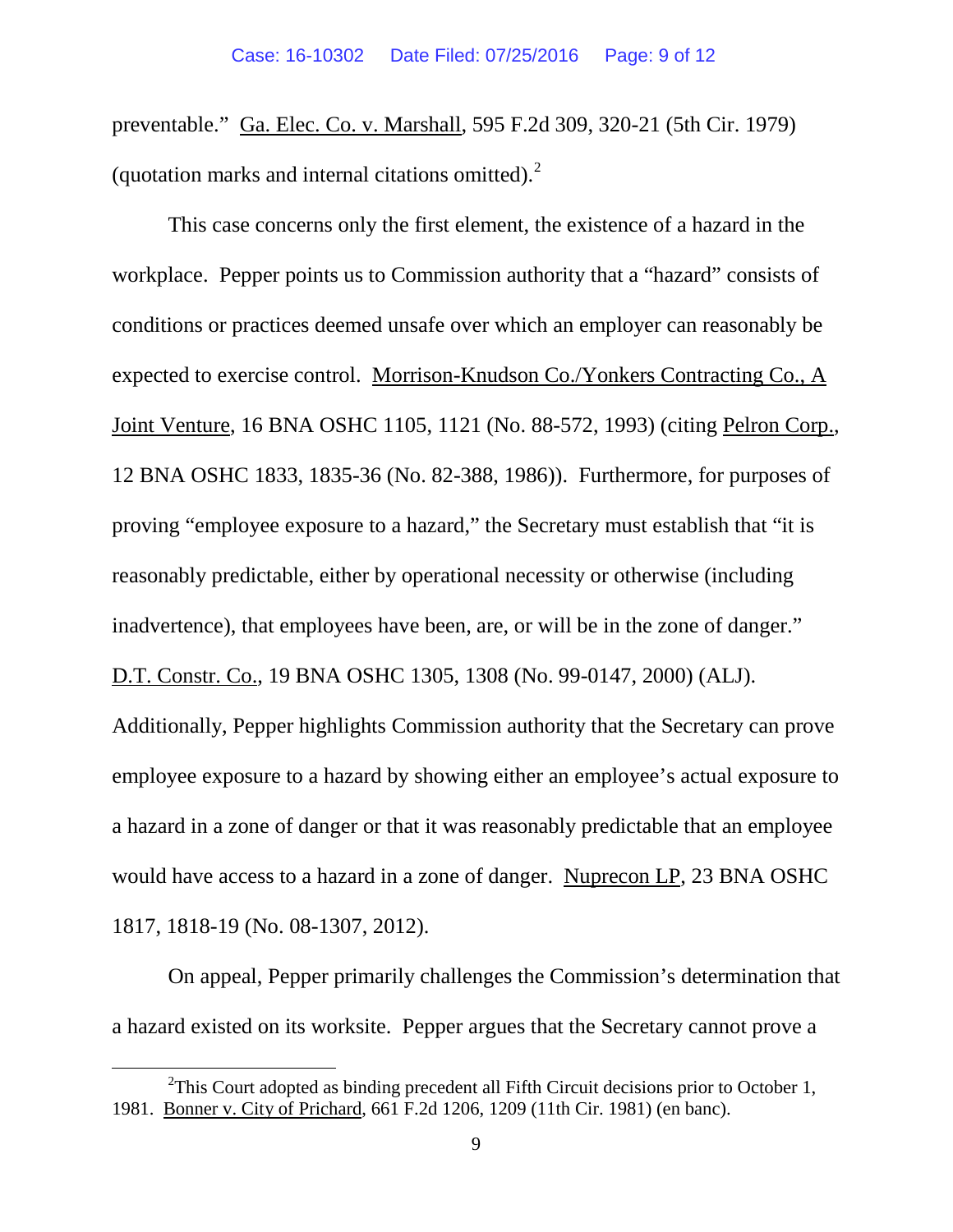#### Case: 16-10302 Date Filed: 07/25/2016 Page: 10 of 12

general duty clause violation without proving the existence of a "struck-by" hazard and contends that the Secretary's evidence before the ALJ proving such a hazard was insufficient. Furthermore, Pepper argues that certain of the ALJ's factfindings were inconsistent with its conclusion that the Secretary proved decedent Diaz was exposed to a struck-by hazard.

Our review of the Commission's final, thorough 22-page order confirms that there was no reversible error in its decision. The ALJ's order explained, "[T]here is no dispute that the decedent was assigned to work near the Verizon pole that served as a marker for the telecommunications box, which was in the path of the milling operation. This in and of itself presented the potential for harm." The ALJ's order concluded that the Secretary had established the existence of a hazard.

The ALJ's hazard conclusion was supported by the testimony of numerous Pepper-worksite employees—including foreman Infinger, operator Bacon, dump truck driver Carmenate, and the milling machine foreman—most of whom the ALJ found to be credible, straightforward, and trustworthy witnesses. In sum, their testimony established three critical facts: (1) Pepper left decedent Diaz to perform a task while standing in the path of the milling convoy without any supervisory protocol to account for his whereabouts as the milling convoy prepared to start again; (2) Pepper permitted the milling convoy to begin operating again while Diaz was still working and standing in the convoy's path; and (3) Pepper did not inform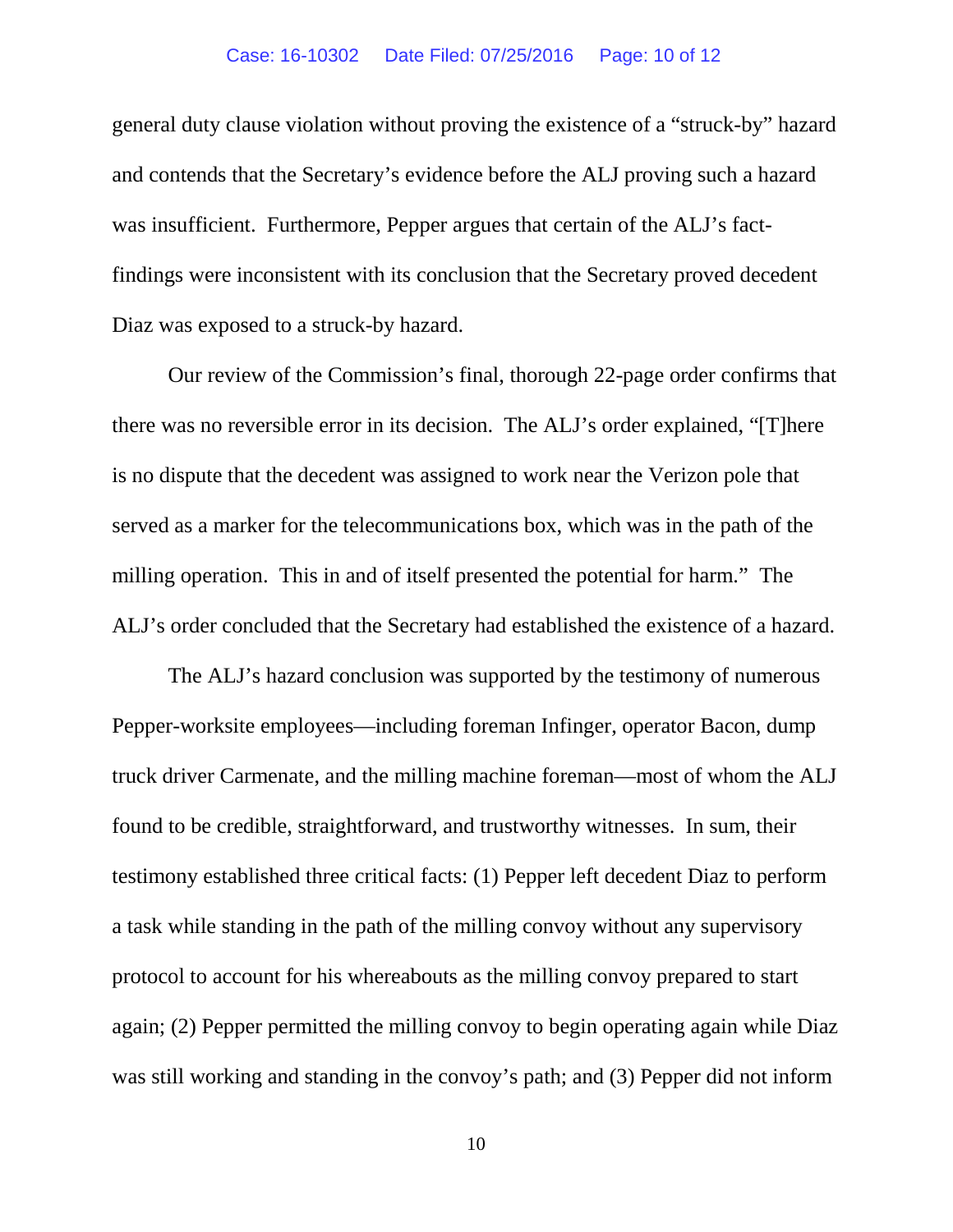#### Case: 16-10302 Date Filed: 07/25/2016 Page: 11 of 12

any of the dump truck drivers that Diaz was located in their path. We have no difficulty concluding the ALJ's evidentiary findings as to his hazard determination were "supported by substantial evidence on the record considered as a whole." 29 U.S.C. § 660(a).

Pepper argues that, in reaching his hazard determination, the ALJ failed to consider such things as "the significance of Alex Diaz's distance from the hazard, the time anticipated for him to complete his task, or the slow pace of the convoy." Pepper maintains that Diaz was neither actually exposed to a struck-by hazard at the moment Carmenate honked his horn, given Diaz's distance from the slowmoving convoy, nor was it reasonably predictable that Diaz would be exposed to such a hazard, given that Pepper could not reasonably anticipate or control Perez's sudden careless behavior. Thus, the ALJ's hazard conclusion was "arbitrary, capricious, an abuse of discretion, or otherwise not in accordance with law." 5 U.S.C. § 706(2)(A).

Pepper's arguments fail. For sure, it may not always be true that where a contractor positions an employee 83 feet in front of and in the path of a milling convoy, a hazard necessarily exists. But, as discussed above, here such additional facts were shown as (1) Pepper's lack of supervisory protocol to account for Diaz's whereabouts at the time the milling operation resumed, (2) Pepper's authorizing